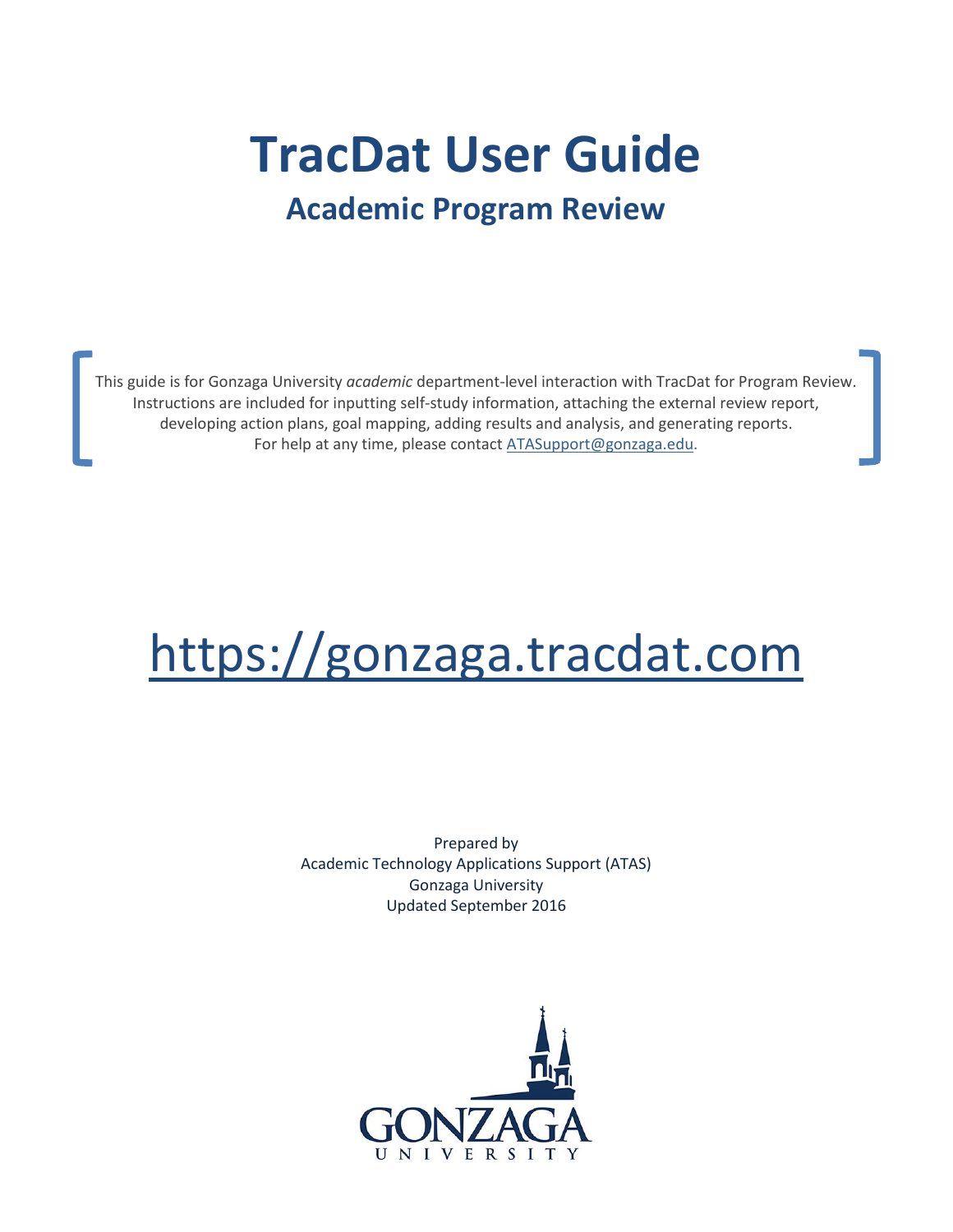### **TracDat System Overview**

TracDat is an online assessment and strategic planning system developed and hosted by Nuventive, Inc. TracDat was developed as a management tool to meet assessment and planning needs and to overcome common obstacles of tracking and assessment. TracDat closes the loop between reviewing, planning and taking action. The templates within TracDat assure uniformity of reporting that simplifies collection, review, management and utilization of data. TracDat eliminates the traditionally chaotic, last-minute approach to assessment by providing ongoing, enterprise-wide visibility into targeted improvement activities. As a web-based application, users can access the program from anywhere they have an Internet connection. It is designed to serve as a central repository for assessment/Action Items, program review/action plans, as well as the corresponding results/analyses—at the course, program, department, college and university levels. TracDat provides users with a collection of pre-formatted reports that address critical aspects of the program review and assessment cycles. More information about TracDat can be obtained a[t http://www.nuventive.com.](http://www.nuventive.com/)

# **Accessing TracDat**

Go to [www.gonzaga.edu/ATASupport](http://www.gonzaga.edu/ATASupport) for the link to the TracDat login page or enter [https://gonzaga.tracdat.com](https://gonzaga.tracdat.com/) into any web browser to gain access to the Gonzaga TracDat login. This link will take you to the following login screen:

|                              | ◆ tracdat <sup>®</sup> |                      |
|------------------------------|------------------------|----------------------|
|                              | <b>Account Login</b>   |                      |
|                              | <b>Username</b>        | д                    |
|                              | Password               | Α                    |
| <b>GONZAGA</b><br>UNIVERSITY |                        | Q <sub>t</sub> Login |
|                              |                        |                      |
| <b>About Nuventive</b>       |                        | <b>Contact Us</b>    |

Enter your Gonzaga username and password. If you have forgotten your password, please contact the IT Support Center at x5550, and they will reset your password for you.

### **Select Program Review Unit**

After entering TracDat you will see a drop-down box at the top, center of the screen that can be used to select the academic unit in which you plan to work. When you select the dropdown arrow, you should see the program review assessment unit(s) for which you have permission to work in. If you have access to many units, you can use the search box to locate a unit quickly. Contact ATAS if you do not see the unit(s) that has been assigned to you.

| Gonzaga University                                                                                                      |  |
|-------------------------------------------------------------------------------------------------------------------------|--|
| TIP:<br>IF YOU HAVE ACCESS TO MANY UNITS, TYPE A KEY WORD HERE TO FIND THE PROGRAM REVIEW UNIT QUICKLY<br>Environmental |  |
| Unit Information                                                                                                        |  |
| Academic Assessment (A&S) - Environmental Studies                                                                       |  |
| Program Review (A&S) - Environmental Studies                                                                            |  |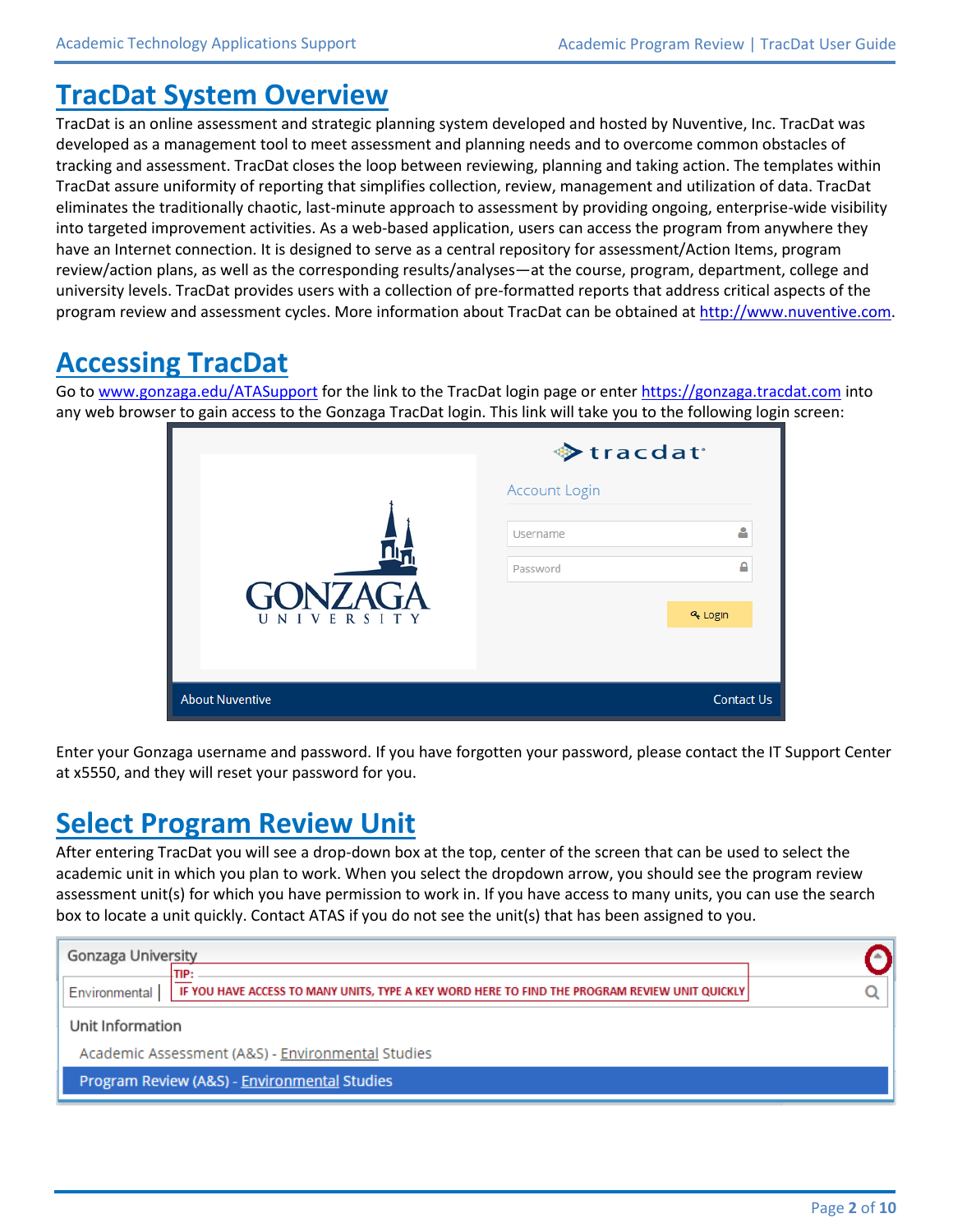## **Left Hand Menu**

Use the tabs in the left hand menu to navigate TracDat. If your screen is small, you will only see the icons like below on the left.



|   | Default TracDat help available for the current page                                                                  |
|---|----------------------------------------------------------------------------------------------------------------------|
|   | Customized instructions for Gonzaga University                                                                       |
| E | Activity log (this function is not available yet)                                                                    |
|   | The Filter tool can be used where multiple items are shown. If the filter is in use, the icon will have a red border |

# **Home**

The home page displays your Program Review's Action Plan Summary. At the end of the Program Review process, Action Plans are developed; all **active** Action Items are shown on the home page once developed. Your active Action Items are organized in a grid along with a count of the number of Action Plan Deliverables, Results/Analysis, Additional Actions/ Next Steps, and Follow-Ups. Each item in the grid is a hyperlink that will take you directly to that area in TracDat.

### **Program Information**

- **General Unit Info –** Fields are available to enter the names, emails, and phone numbers for department personnel responsible for entering information, overseeing and completing action items related to the unit's Program Review. There is also an optional space for entering Contextual Notes, if needed.
- **Assignments –** View overdue, complete, and incomplete assignments. This is an optional tool the department can use for assigning specific tasks or action items to particular staff/faculty assisting with the Program Review.
- **Program Review Personnel –** View all Gonzaga personnel who have varying levels of access to your Program Review unit; this may help you determine who should and should not have access at a given point in time (contact ATAS to have adjustments made to access).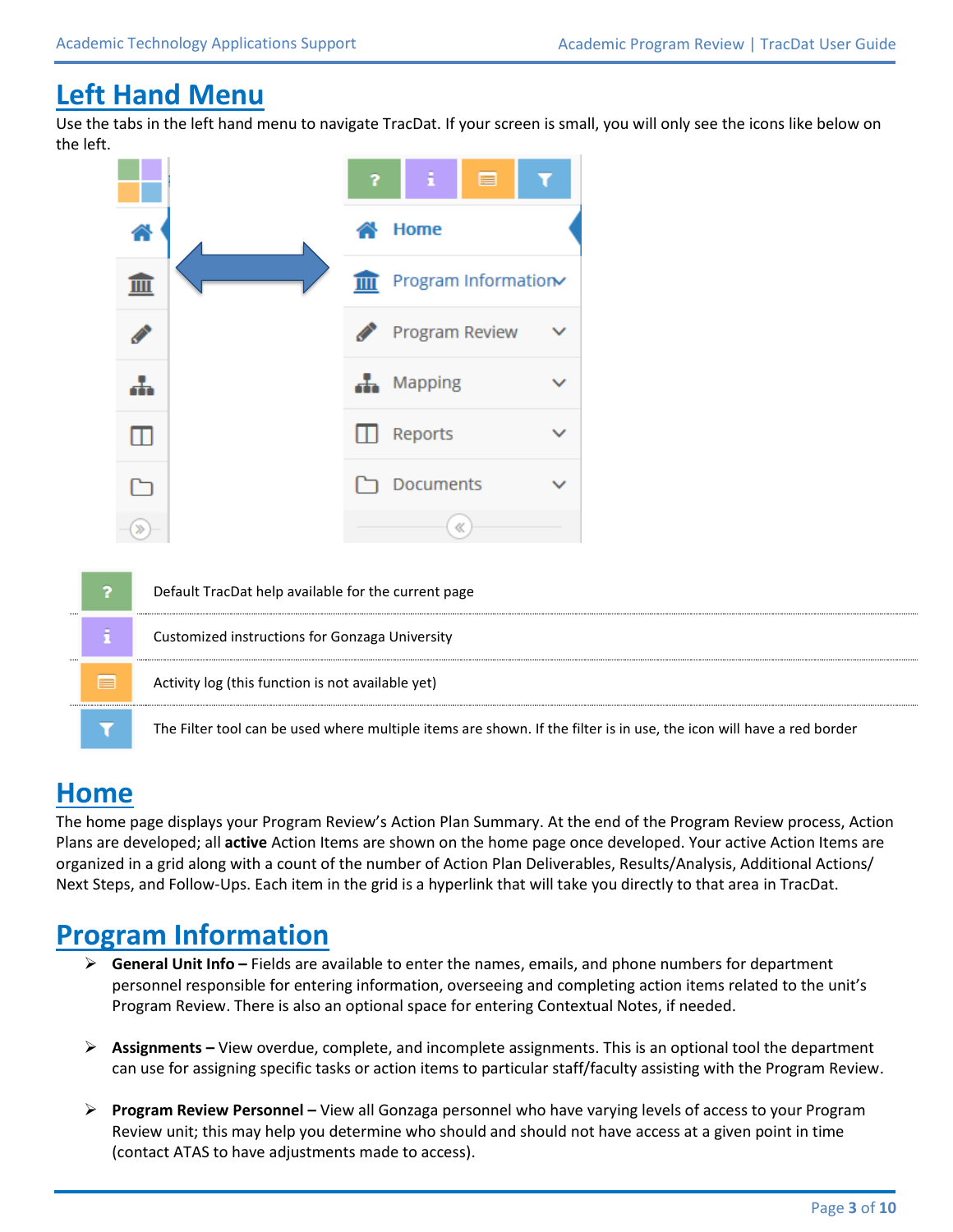### **Program Review**

*phases 1, 2 & 3: internal and external reviews & response to external review*

- **Self-Studies & External Reviews –** Fields are available to enter all responses for the Self-Study for a given academic year. Additionally, there is space at the end of the **Self-Study** for the **External Review**, in which you can enter contact information for the External Reviewer and a brief summary from their report. After filling in some or all fields and saving, you will then be able to attach documents to that academic year (i.e., Self-Study Appendices, full External Review Report, etc.).
	- o **NOTE:** Within the next 18 months, we are told by the developers of TracDat that Self-Study and External Review can be separated into two different tabs (they are currently working on this enhancement for us).

### **1. Self-Study**

Enter your responses, data analyses, statistics, reflections, etc. in the open fields provided for each area of the Self-Study; note that each field also includes Gonzaga-specific instructions for your reference.

Select **Self-Studies & External Reviews** under **Program Review** in the left hand menu.



 To **add** a new Self-Study / External Review, click the **green plus** sign to the right of Self-Studies & External Reviews. You can add as little information at a time as you like, just remember to click SAVE at the top each time you add information before exiting.



 To **view** an existing Self-Study / External Review, click the **caret** next to the Academic Year, then click the **edit** button if you wish to add information or make changes.



 To **edit, copy or delete** a Self-Study / External Review, select the appropriate icon to the right of the Academic Year. Please use caution with the trash can icon, as it is highly unlikely that you will ever need to delete anything.



#### **2. External Review**

At the very bottom of the Self-Study, there is an External Review area. Use the provided fields to add contact information for the External Reviewer as well as a brief summary copied/pasted from their final Report. After saving changes, you will be able to add documents, including the External Review full report.

Select **Self-Studies & External Reviews** under **Program Review** in the left hand menu.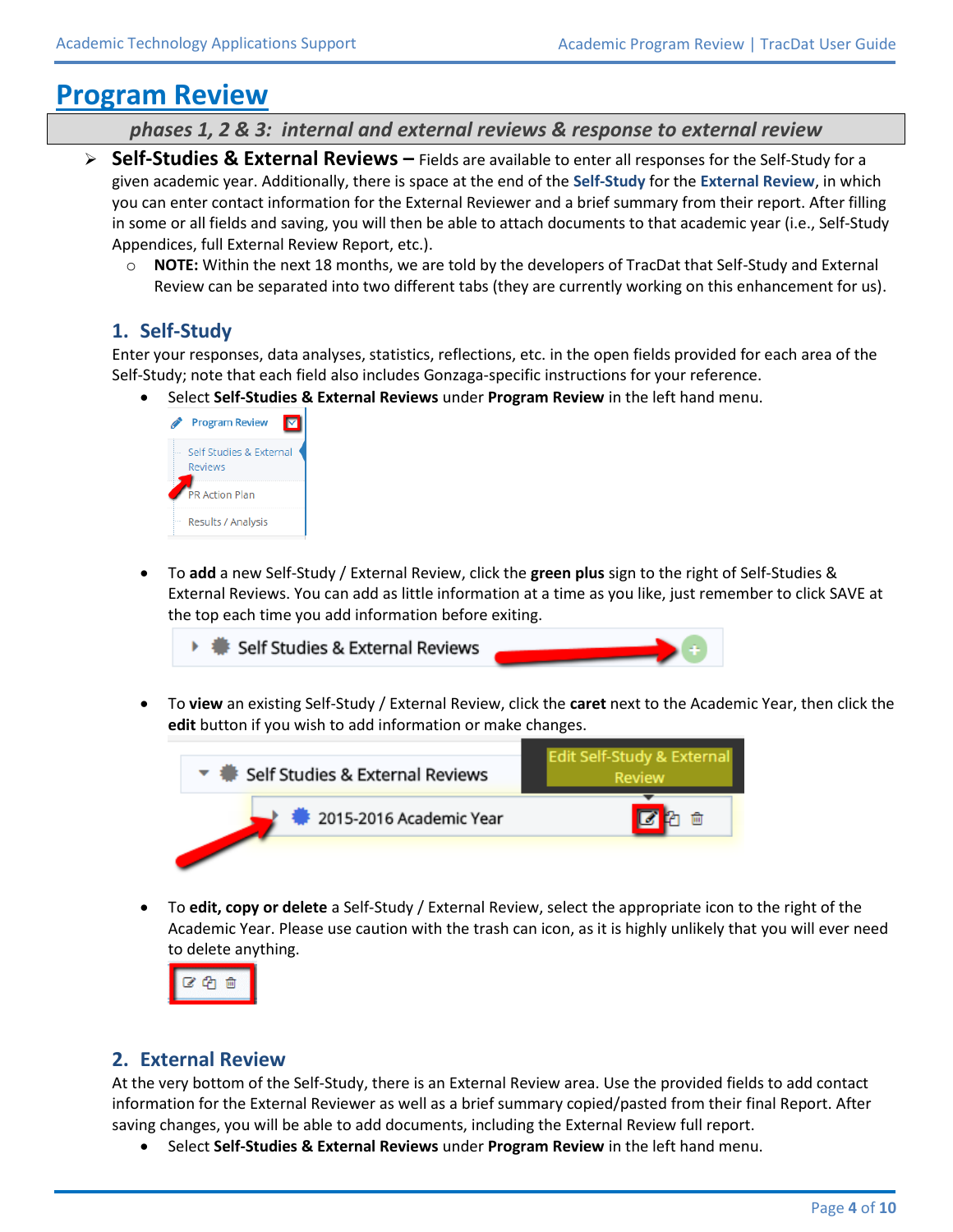| <b>Program Review</b>                     |
|-------------------------------------------|
| Self Studies & External<br><b>Reviews</b> |
| <b>PR Action Plan</b>                     |
| Results / Analysis                        |

 To **view** an existing Self-Study / External Review, click the **caret** next to the Academic Year, then click the **edit** button if you wish to add information or make changes.



Scroll to the very bottom of the Self-Study fields to find the External Review fields to be completed:

| <b>FXTERNAL REVIEW - External Reviewer</b><br>Name             |  |
|----------------------------------------------------------------|--|
| <b>EXTERNAL REVIEW - External Reviewer</b><br>Institution      |  |
| <b>FXTERNAL REVIEW - External Reviewer</b><br>Email            |  |
| <b>EXTERNAL REVIEW - External Reviewer</b><br>Phone            |  |
| EXTERNAL REVIEW - Brief Summary of<br><b>External Report</b>   |  |
| <b>EXTERNAL REVIEW - Submission Date</b><br>of External Review |  |
|                                                                |  |

Click Save and Return (top right)



#### **3. Attaching/Relating Documents for Self-Study, External Review, Response**

After saving changes (to either the Self-Study or External Review fields) and returning to the main page titled **Self-Studies & External Reviews**, you will then be able to attach **Supporting Documents**, which will include:

#### **(1.) any IR data sets or appendices related to the Self-Study**

#### **(2.) the full External Review report**

#### **(3.) your Program's Response to the External Review**

 Click the caret next to the Academic Year, scroll to the very bottom of the page (below all the fields for Self-Study and External Review); to the right of Supporting Documents, click on the **green wrench** icon.

**Supporting Documents** 

To add each supporting document click the **green plus** sign to the right of **Documents Repository**:

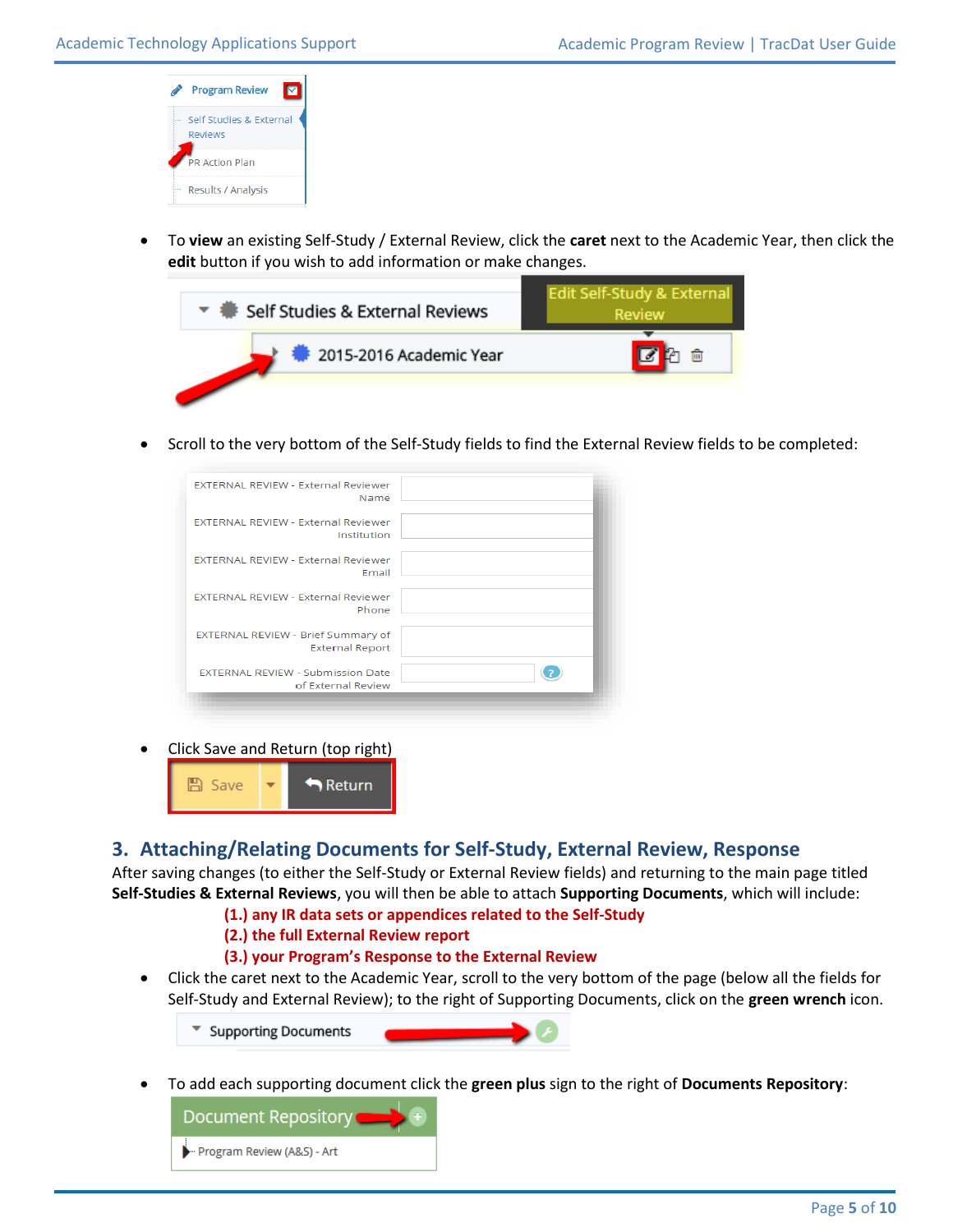# **Program Review**

#### *phases 4 & 5: goal setting & planning actions*

 **PR Action Plan –** View, add, or edit your Program's action plan which is done as a result of the self-study and external review; this section includes both **Program Goals/Targets** and **Action Items**. The Action Items include fields for planned years to take action, action plan deliverables, desired results/indicators of achievement, notes, supporting documents, and the ability to assign tasks to others and link your actions to goals of the program and/or institution.

#### **4. Program Goals / Targets**

This is optional. You may elect to use this area to create broad program goals or general targets that your Program would like to achieve as a result of the Program Review process. The Action Items can then be linked to these larger/broader goals.

Select **PR Action Plan** under **Program Review** in the left hand menu.



To **add** a new Goal/Target, click the **green plus** sign to the right of Program Goals / Targets.



To **view** an existing Program Goals/Target, click the **caret** next to the title.



To **edit or delete** a Program Goal/Target, select the appropriate icon to the right of the Goal/Target.



#### **5. Action Items**

Use this area to add new Action Items and to view, copy or edit any existing/former Action Items from your Program. Action Items are a key element in the Program Review process. Based on each Action Item's complexity, you will be able to define the indicators of achievement and later record the results of each action.

Select **PR Action Plan** under **Program Review** in the left hand menu.



To **add** a new Action Item, click the **green plus** sign to the right of Action Items.

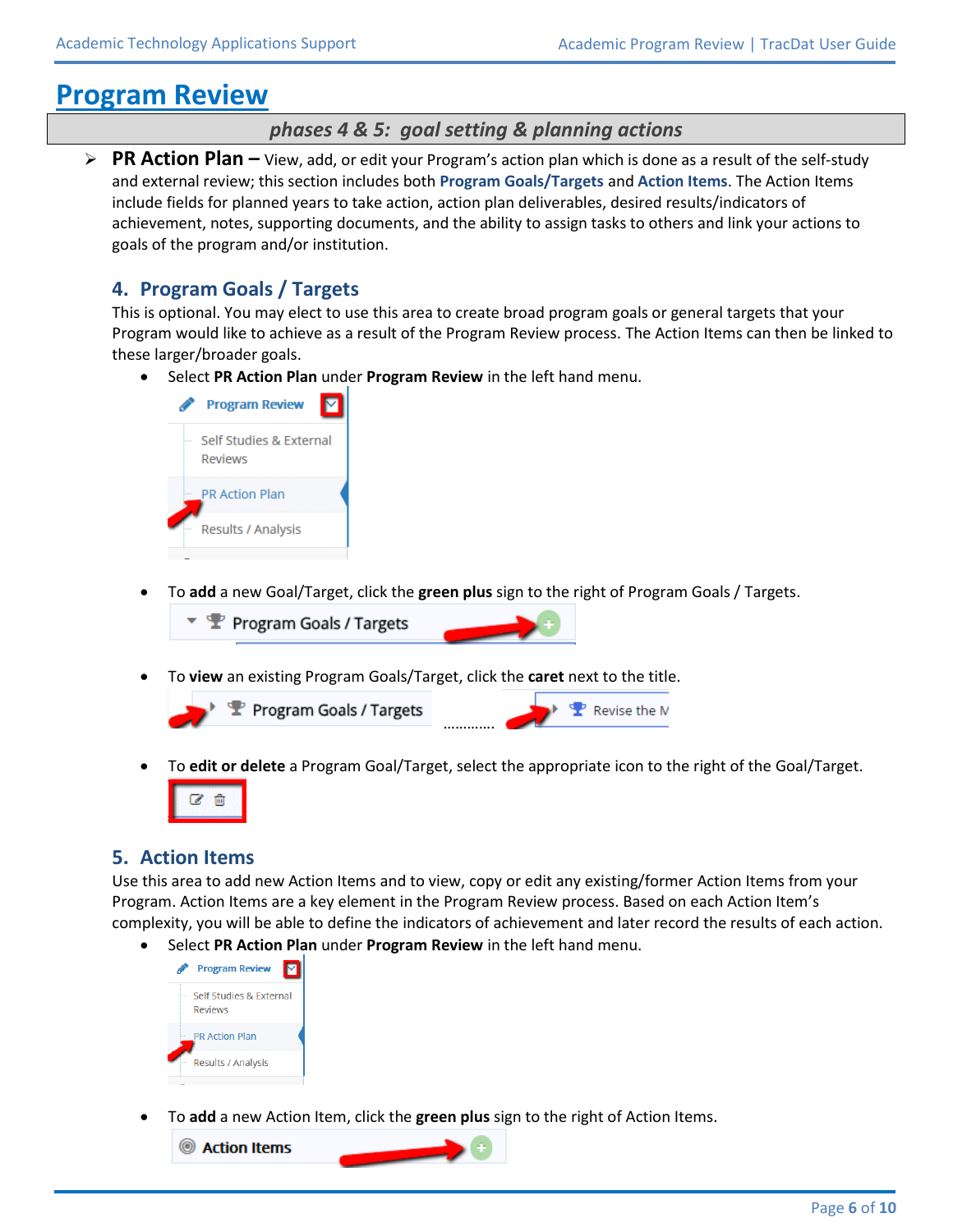To **view** an existing Action Item, click the **caret** next to the title.



To **edit, copy, or delete** an Action Item, select the appropriate icon to the right of the item.

ピむ自

| <b>Quick Tips for Adding New Action Items:</b>                                                  |                                |                                 |
|-------------------------------------------------------------------------------------------------|--------------------------------|---------------------------------|
| Make additions/edits to the information:                                                        | <b>Action Item</b>             | <b>ENTER NAME IN CAPS</b>       |
| Action Item Name should only be a couple of                                                     |                                |                                 |
| words and entered in ALL CAPS                                                                   | <b>Action Item Description</b> | Enter description in lower case |
| • Action Item Description is a brief description<br>that can be copied/pasted directly from the |                                |                                 |
| External Review recommendations.                                                                | <b>Action Status</b>           |                                 |
| <b>Action Status</b> can be selected from the                                                   |                                |                                 |
| dropdown options<br><b>Planned Years to Take Action can be selected</b>                         | Planned Years to Take Action   |                                 |
| by clicking in the text box $-$ and you can select                                              |                                |                                 |
| multiple years                                                                                  | Date Created                   |                                 |
| Date Created may be helpful to inform others                                                    | Date Archived (if no longer    |                                 |
| on your team of the timeframe when created                                                      | assessing)                     |                                 |
| Click the <b>Save</b> button after information has been                                         |                                |                                 |
| entered, then click the <b>Return</b> button to return to                                       | Return<br>Save                 |                                 |
| the full Action Items page.                                                                     |                                |                                 |

#### **Action Items: Action Plan Deliverables**

This is the place to specify what the end results should be for each Action Item. First, select the Action Item for which you will be providing Deliverables, then enter the Action Plan Deliverables information, including the Desired Results to be used to determine if the Action Item has been accomplished. You can specify more than one Deliverable for each Action Item, if needed. Repeat this process for each of your Action Items.

Select **PR Action Plan** under **Program Review** in the left hand menu.



**Open** an existing Action Item by clicking the **caret** next to the title.



 To **add** a new Action Plan Deliverable, scroll below the Action Item details and click the **green plus** sign to the right of Action Plan Deliverable.

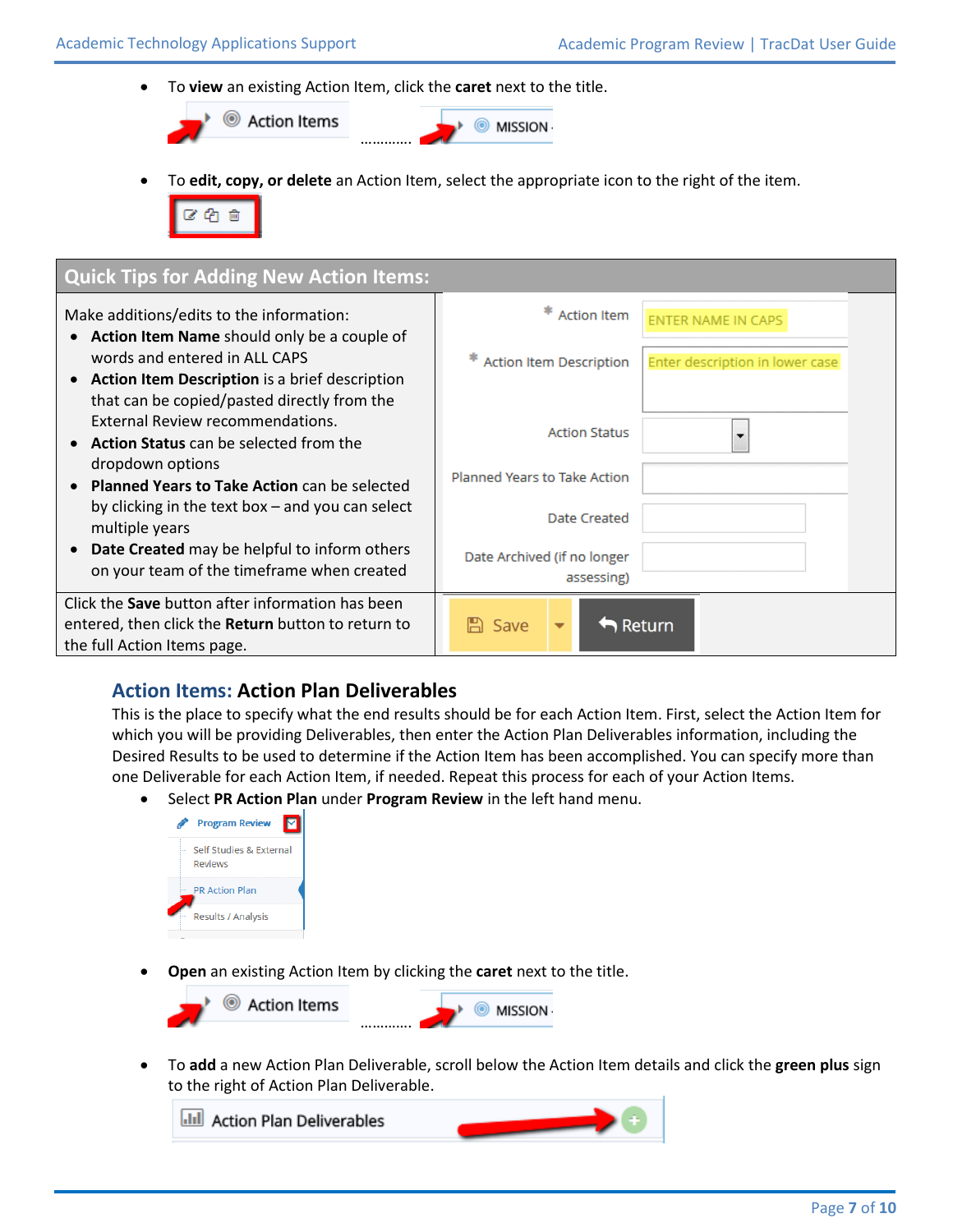To **edit, copy, or delete** an Action Plan Deliverable, select the appropriate icon to the right of the item.



# **Mapping**

- **Action Items Mapping –** Check and uncheck boxes within the grid to indicate where your Action Items support program goals or institutional goals. Use the bottom and side scroll bars to view all Action Items and Goals respectively.
	- Select **Action Items Mapping** under **Mapping** in the left hand menu.



 To **select** a **specific set of goals**, click the **caret** dropdown list directly above "Program Goals/Targets" and select the title of the goals sequence for which to map your outcomes.

| Program Review (A&S) - Modern Languages                        | <b>Action Items</b>                                                                          |                                                                                                                  |   |
|----------------------------------------------------------------|----------------------------------------------------------------------------------------------|------------------------------------------------------------------------------------------------------------------|---|
| Program Goals / Targets                                        | MISSION - CULTURAL COMPETENCY<br>Add reference to cultural<br>competency in the MDLA Mission | MISSION - IGNATIAN PEDAGOGICAL<br><b>PILLARS</b> Strengthen Mission<br>Statement by referring to the<br>$\cdots$ | Ν |
| Revise the Modern Languages & Literature Mission<br>Statement. |                                                                                              |                                                                                                                  |   |
| Revise Modern Languages & Literature Assessment<br>Methods.    |                                                                                              |                                                                                                                  |   |
| Evaluation and revision of curriculum and course<br>offerings. |                                                                                              |                                                                                                                  |   |

 To **view** the full **description** of a goal or outcome, click the ellipses to expand the text window. Use the bottom and right **scroll bars** to view all Action Items and all Goals available for mapping within each goal sequence.

| ---------                                                                                                                                                 |                                                                                                             |
|-----------------------------------------------------------------------------------------------------------------------------------------------------------|-------------------------------------------------------------------------------------------------------------|
| Accreditation<br>÷                                                                                                                                        | <b>Outcomes</b>                                                                                             |
| <b>Summary Goals</b>                                                                                                                                      | <b>VOCATIONAL DISCERNMENT As a</b><br>result of participating in CCASL<br>programs, students (leaders are ) |
| <b>Accreditation Core Theme 1: Academic Excellence</b><br>Objective 3: Students integrate disciplinary<br>knowledge, methods, and practice and bring them |                                                                                                             |

 To **map** to a specific Action Item to a specific Goal, click the appropriate box within the grid and a **check mark** will appear (click again to uncheck).

| Program Review (A&S) - Modern Languages  ▼                     | <b>Action Items</b>                                                                                                    |                                                                                                                     |
|----------------------------------------------------------------|------------------------------------------------------------------------------------------------------------------------|---------------------------------------------------------------------------------------------------------------------|
| Program Goals / Targets                                        | <b>MISSION - ONLINE PRESENCE The</b><br>mission should be uploaded to or<br>linked to the main page of the<br>$\cdots$ | ASSESSMENT - EXAMS & CAPSTONE<br><b>PROJECT</b> The Department should<br>carefully consider and discuss<br>$\cdots$ |
| Revise the Modern Languages & Literature Mission<br>Statement. |                                                                                                                        |                                                                                                                     |
| Revise Modern Languages & Literature Assessment<br>Methods.    |                                                                                                                        |                                                                                                                     |
| Evaluation and revision of curriculum and course<br>offerings. |                                                                                                                        |                                                                                                                     |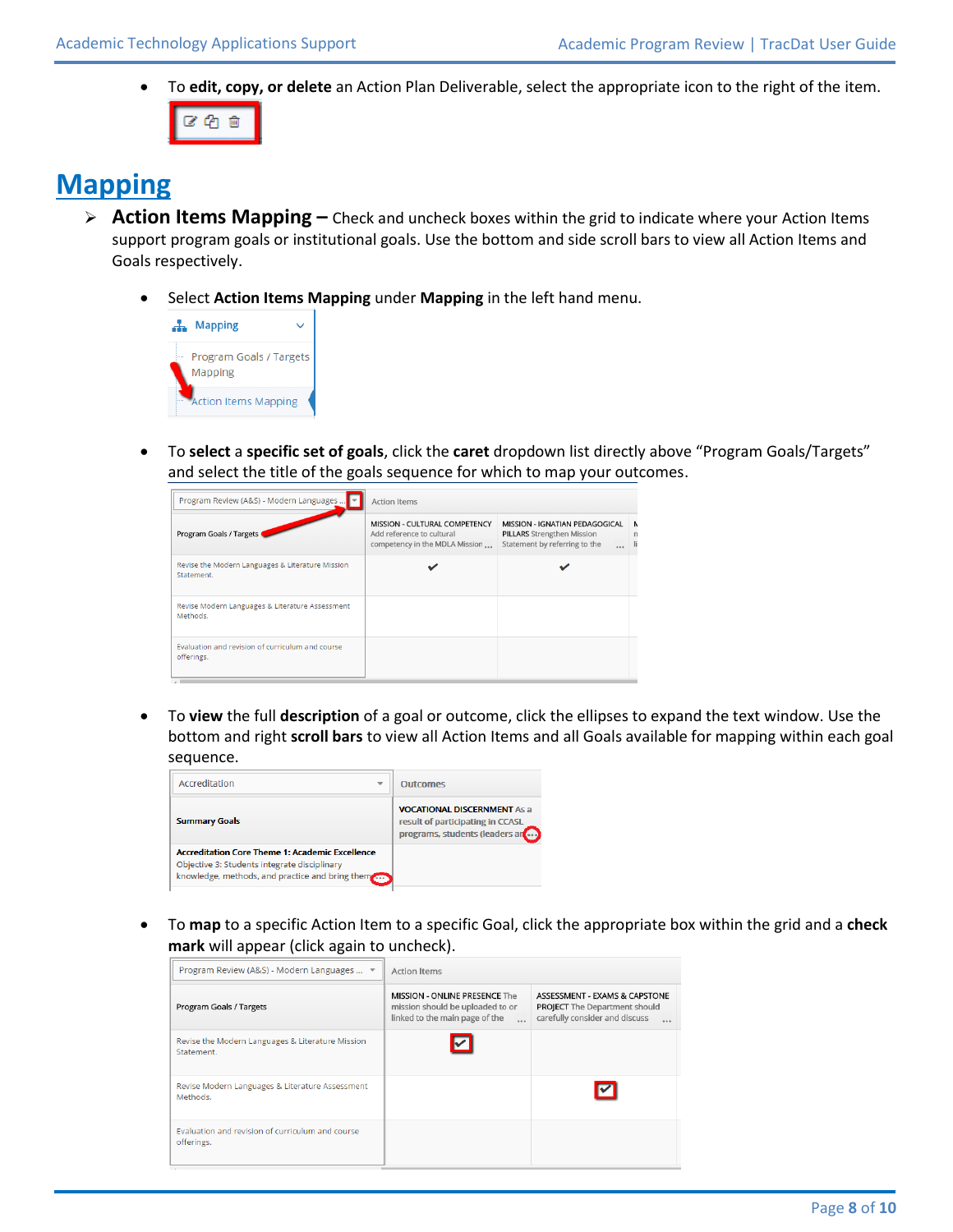# **Program Review**

#### *phase 6: entering results of action plan*

**Results / Analysis – Enter these only upon achieving/completing an Action Item – View, add, edit the** Results & Analyses for Action Items as well as enter any Additional Actions/Next Steps or Follow-Ups.

Use this area to add new Results/Analysis and/or to view and edit existing Results/Analyses related to your Action Items. The Results/Analysis is an 'executive summary' of how you achieved/completed the Action Item, what the actual results were and whether the Desired Results were met. You can also add Additional Actions/Next Steps to be taken as a result of the data analysis. Lastly, you may want to include Follow-Ups to those Actions down the road in order to demonstrate continued work toward program improvement.

6. Select **Results/Analysis** under **Program Review** in the left hand menu.



7. To **add** a new Result, click the **green plus** sign to the right of **Results/Analysis of Actions**.



8. To **view** an existing Result, click the **caret** next to the Action Item title and then click the **caret** next to the **Results/Analysis of Actions** OR next to the **Action Item Deliverable**.



9. To **edit or delete** a Result, select the appropriate icon to the right of the result.



### **Reports**

#### **Standard Reports**

- Reports can be generated in either HTML, PDF or Microsoft Word
- Currently, there are four Standard Reports available for each Program Review Unit:
	- o **Unit Planning –** Plans and all Results in a narrative layout.
	- o **PR Action Plan –** What the Unit plans to do.
	- o **Program Information Report –** What the Unit did with Results/Analysis & Additional Action Plans and Follow-Ups, if any.
	- o **Relationships: Action Items by Program Goals/Targets –** Demonstrates mapping of items and goals.